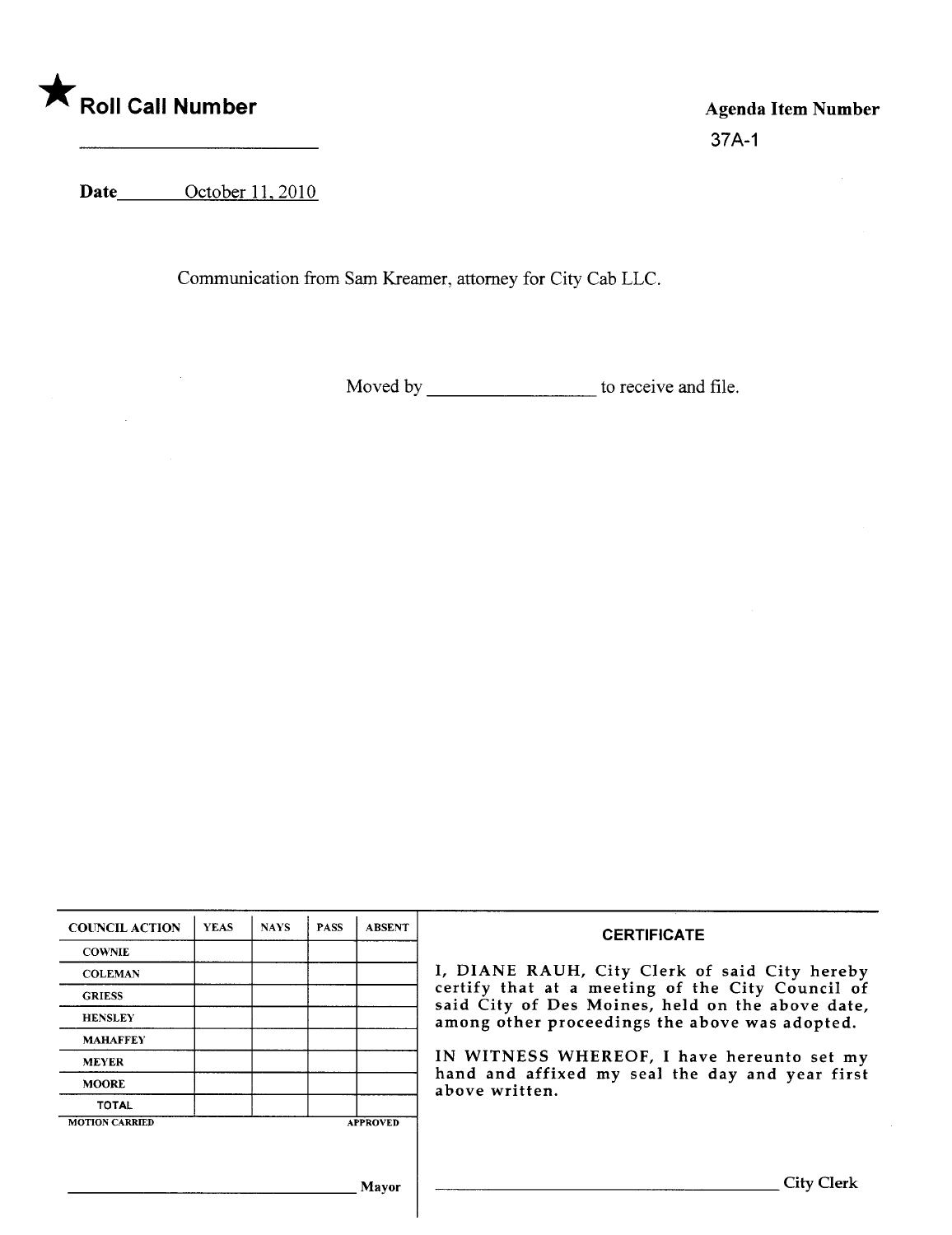## KREAMER LAW FIRM, P.C. Attorneys and Counselors at Law

Samuel I. Kreamer, J.D., C.P.A. sikjdcpa@kreamerlaw.com

6600 Westown Parkway, Suite 190 West Des Moines, Iowa 50266-7724 Phone: (515) 727-0900 Fax: (515) 727-0939 ww.kreamerlaw.com

October 8, 2010

To the Mayor and the City Council of Des Moines, Iowa City Hall 400 Robert D. Ray Drive Des Moines, Iowa 50309

VIA e-mail to cityclerk@dmgov.org and hand delivery

In Re: City Cab, LLC Our File No. 43044

Honorable Mayor and City Councilpersons:

As legal counsel for City Cab, L.L.C. ("City Cab") it has come to my attention that there have been incidents involving City Cab, wherein, prior to the City Council's issuance of a license to operate, individuals were picked up in the Des Moines City limits, and transported to designated locations. The purpose of this letter is to provide City Cab's explanation of these incidents, and to offer its sincere apology for any wrongful acts.

These incidents were as follows:

1. September 24,2010.

At approximately 3PM, City Cab received a call from an individual who was located at the Veteran's Hospital. The individual claimed that he had called Yellow Cab, and had been waiting for two hours for the cab to arrive. Although the passenger was informed that City Cab was unlicensed to pick up passengers in the Des Moines City limits, the passenger continued to ask for assistance, and ultimately, as a response to perceived inadequate existing taxi service, and in an attempt to attain recognition for its good service, City Cab dispatched a driver who took the passenger from the Veteran's Hospital to Starbar located at 2811 Ingersoll Avenue in Des Moines. The passenger paid the normal fare and expressed appreciation for the assistance.

City Cab recognizes that despite its good intentions, its action was contrary to applicable ordinances, and offers its apology for wrongfully assisting this "stranded" individuaL.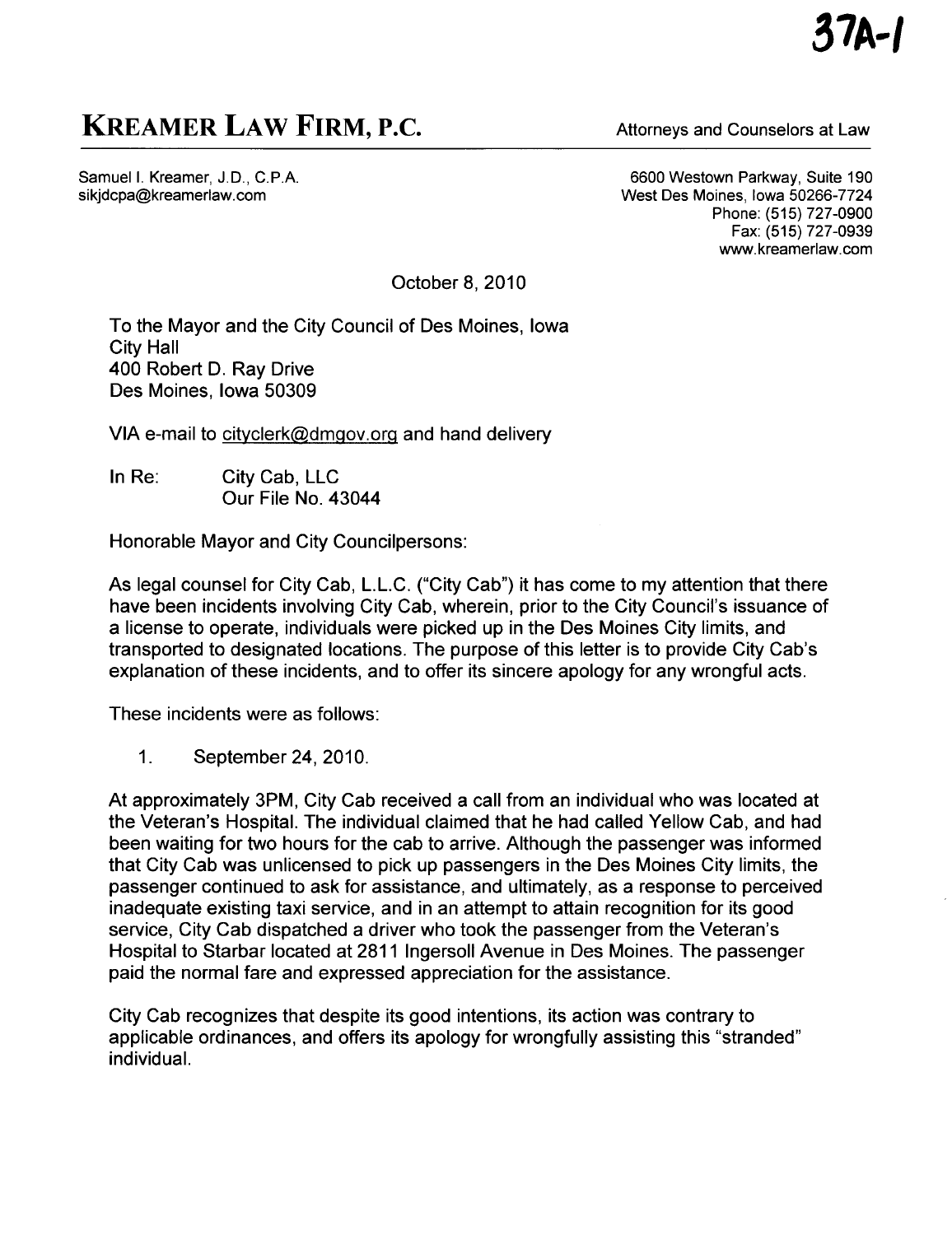2. September 27,2010.

At approximately 3PM a driver for City Cab stopped to purchase cigarettes at the Walgreen Drug Store located at 3030 University in Des Moines. The driver was driving a City Cab taxi at the time he entered Walgreen. He was approached by an individual who was a "customer" in the Walgreen at the time the driver entered the store. The individual claimed that he had been waiting at the Walgreen's for a long time for a cab, and asked the driver if he could take him to the Wal-Mart located at 1001  $73<sup>rd</sup>$  Street in Windsor Heights.

The driver informed the individual that City Cab was not licensed to pick up individuals within the City of Des Moines, but the individual persisted. Because the driver was just ending his shift, and because he did not live a long distance from the Wal-Mart, the driver agreed to take the individual to the Wal-Mart, without charge, as a favor. When they arrived at the Wal-Mart, the individual gave the driver a "tip" or a "gift".

City Cab recognizes that despite the driver's intention to help this individual, the driver should NOT have accepted the "tip" or "gift" when it was offered, and offers its apology for wrongfully assisting this "stranded" individuaL.

3. September 27,2010.

Within an hour after the prior incident (that same day), City Cab dispatch received a call from an individual requesting a pick up from the Walgreen Drug Store located at 3030 University in Des Moines. The individual stated that he had been waiting a long time for a Yellow Cab, and wanted to be taken to the located at 1001 73<sup>rd</sup> Street in Windsor Heights. The dispatcher was unaware of the prior incident at the time the call was received. The dispatcher informed the individual that City Cab was not authorized to make pick ups within the City of Des Moines, but that he would try to get the individual a cab. The dispatcher directly called a driver who, at the time, drove a Capital Cab was working for, and driving, a Capital Cab.

The driver picked up the individual in a Capital Cab, and took him to the requested destination. The individual paid the fare. City Cab received no part of the fare. The driver is an individual who will be working for City Cab if/when the license is granted by the City Council, but was NOT working for City Cab at the time of the incident.

Although City Cab may not have acted wrongfully in this situation, because of its involvement, and the involvement of one of its prospective drivers (who was NOT driving for City Cab at the time of the incident), City Cab is describing this incident to make full disclosure of the event.

As stated in at the City Council meeting of September 27,2010, City Cab is comprised of individuals who are trying to work hard to provide services in their adopted homeland.